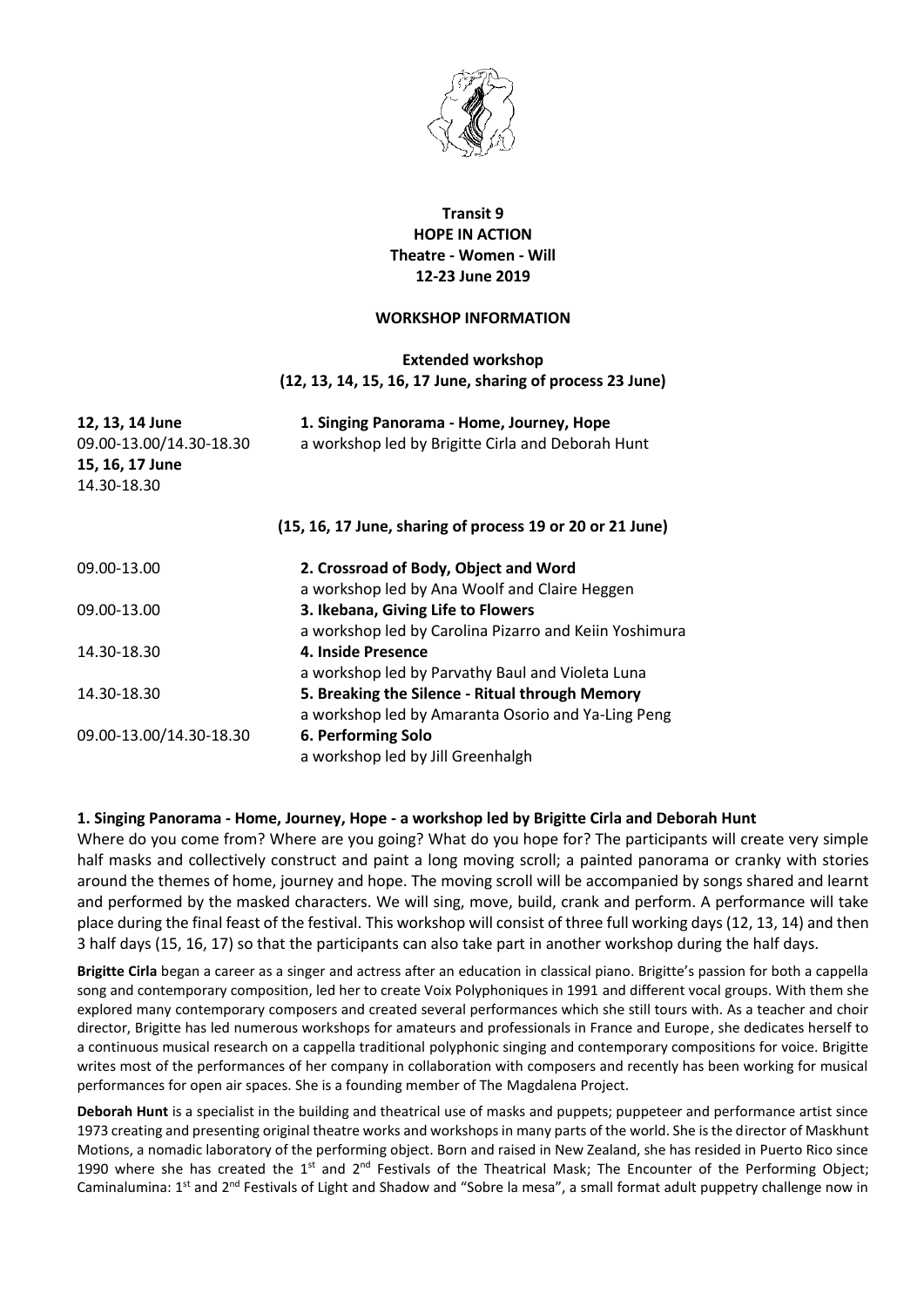its 13th edition. She describes her work as theatre of the useless. She has written and illustrated *Puppets, Puppetry and Gogmagog* (a manual of puppet building) and *Masks, Masked Faces* (a manual of mask making).

#### **2. Crossroad of Body, Object and Word - a workshop led by Ana Woolf and Claire Heggen**

The workshop proposes an elementary grammar of the body-object relationship and a reflection on the relationship body-text to discover when and how the word is born. Starting from principles of decomposition and recomposition and through improvisations, the workshop will deal with the notion of reciprocal service between body and object, object and subject, presence and object, in the eyes of the spectator. Relationships created separately will be put together with words with a personal text to intensify and transform into an organic and metaphoric work, a mini-composition or re-representation.

**Ana Woolf** is a teacher, actress and director, and co-founder of Magdalena 2a Generación, a Latin American Network of Women in Contemporary Arts. In 1999 Ana moved to Denmark to study with Julia Varley who directed her in two performances and a work demonstration. Ana lived in Europe for some years, also working as assistant director for Eugenio Barba. Ana returned to Argentina in 2011. She has developed a special training based on oriental techniques and Latin American rhythms, and leads workshops all around the world. As a director, she has worked with professional actors in different countries, and many of her productions are presently on tour. Ana has published articles in various theatre publications and has translated many of Odin Teatret's books into Spanish.

**Claire Heggen** is co-founder of Théâtre du Mouvement with Yves Marc. With the company, she has developed a research programme and practice inspired by Etienne Decroux's corporeal mime for 35 years. She is co- artistic director of La Ferme de Trielle; co-founder of Transversales, European Academia of Arts and Movement; initiator and member of GLAM (Network of Arts of Mime and Movement); Knight of Honour of the Arts and Letters. She is a performer, author and director and she has written and directed some of the major creations of Théâtre du Mouvement. Claire leads workshops and performs internationally. She received a Prize from the International Institute of Marionette for her teaching in 2015. At the invitation of Margareta Niculescu, in 1998, she was offered a course at ESNAM where she develops her practical research which is based on the relation between body and object (mask, materials, puppets) and is part of the pedagogical council.

#### **3. Ikebana, Giving Life to Flowers - a workshop led by Carolina Pizarro and Keiin Yoshimura**

Participants are invited to create their own *ikebana* with their bodies, using songs, martial arts and dances. Together they will make a choreography inspired by flowers in a dialogue between past, present and future, using techniques and principles from Japanese (Noh, Kendu, Kamigata-Mai), Indian (Kallaripayattu, Silambattam) and Western cultures (Odin Teatret). The participants can propose costumes, objects, songs, music, colours and ideas from winter, spring, autumn or summer pursuing the beauty of nature with its changing four seasons.

**Carolina Pizarro**, born in 1981 in Chile, is an actor, director and teacher. Fundamental pillars for her research have been the meeting with Julia Varley, and her study of Kalaripayattu and Silambattam martial arts. Carolina has taught several workshops and seminars and has directed a group of university students, taught storytelling techniques, and started the international project Transfer to invite foreign theatre companies and artists to Chile. In February 2013, Carolina received the prize for best actress and best performance at the Coquimbo Theatre Festival in Chile. Carolina joined Odin Teatret as an actor in October 2015 taking part in the ensemble performances *The Chronic Life*, *Inside the Skeleton of the Whale*, *Ode to Progress, Great Cities Under the Moon* and *The Tree*. In 2017 she started an ongoing pedagogical project called Ikarus Stage Arts with Luis Alonso at Nordisk Teaterlaboratorium.

**Keiin Yoshimura** is a performer, choreographer and art director of Kamigata-mai dance and of Yoshimura Keiin Kamigata-mai Studio and of Kamigatamaitomonokai, based in Tokyo, Japan. Keiin started to practice both Japanese traditional Kabuki dance and western classical piano playing at five years old. In 1974, she graduated from the Musashino University of Music. She has practiced Kamigata-mai with Yukio Yoshimura and Kisho Yoshimura, Noh Theatre with Hideo Kanze and Izumi Mikawa, and the traditional martial arts Kendo and Kyudo. In 2000, she started the Japan-India traditional performances exchange programme and since 2011 she is a Yoga Siromani (a teacher of yoga) and a teacher of Motoyama Merdien Exercises for Ki Practice.

#### **4. Inside Presence - a workshop led by Parvathy Baul and Violeta Luna**

The workshop will explore dynamic presence and 'being there/here'. Thematic threads in the workshop will include: body (presence and inner strength, body as subject/object/absence), space (site-specific, spatial relationships, the intervention of public and private space), time (real-time, fictional-time, ritual-time), silence (breathing, internal rhythms, projection, organicity, pause), action (action - reaction). Parvathy will lead participants in basic body